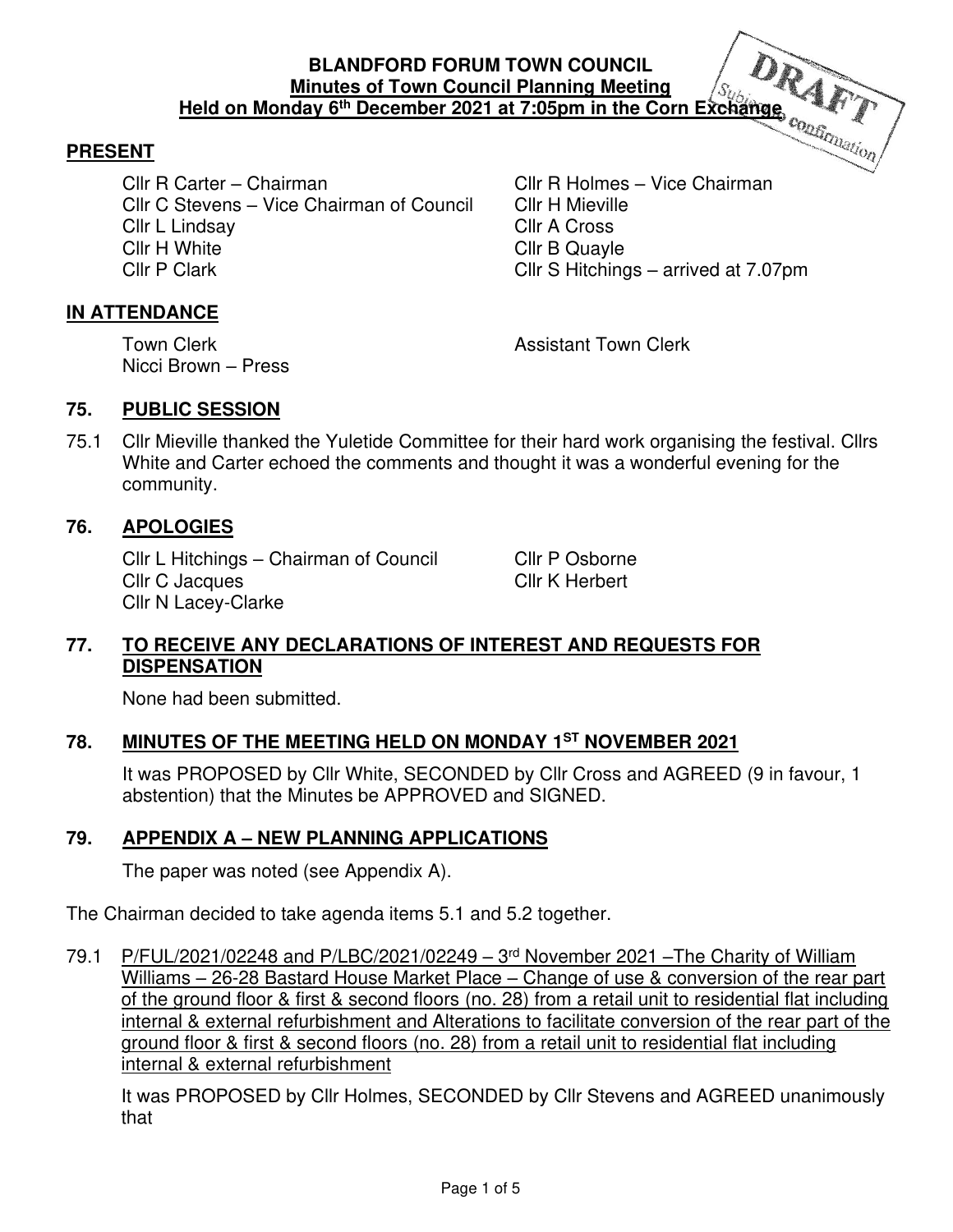### **79. APPENDIX A – NEW PLANNING APPLICATIONS (cont.)**

**The Town Council has no objections to the applications as it is an improvement to the building and the proposed works are in line with B+ NP policies B8, B8.5.51 and B11.** 

**ACTION: TOWN CLERK** 

79.2 P/VOC/2021/04244 – 25<sup>th</sup> October 2021 – Mr & Mrs L Bates – 12 Cadley Close– Erection of first floor Extension (variation of condition 2 of planning permission P/HOU/202/00096 (Plans) – Alterations to East Elevation and amendment to materials)

It was PROPOSED by Cllr Clark, SECONDED by Cllr Quayle and AGREED unanimously that

**The Town Council has no objections to the application as the Town Council had no objections to the original application and has no objections to the amended materials proposed.** 

#### **ACTION: TOWN CLERK**

79.3 P/HOU/2021/04623 – 11<sup>th</sup> November 2021 – Mr M Coker – 45 Salisbury Road – Erect replacement garage, modify vehicular access. Increase height of boundary wall along road frontage and erect fencing on top. Increase ground level height of garden

 It was PROPOSED by Cllr Carter, SECONDED by Cllr Mieville and AGREED (4 in favour, 4 against, 2 abstentions), with the Chairman using his casting vote, that

**Whilst the Town Council accepts that the increase in the garage size will be beneficial to the resident of the property, Councillors feel that raising the garden level by 600mm is an unwelcome intrusion on the conservation area and is contrary to B+NP policy B11. It also causes potential loss of light to the neighbouring property.** 

**ACTION: TOWN CLERK** 

79.4 P/FUL/2021/04082 – 11th November 2021 – Mr Gulbins – Blandford United Football Club, Park Road – Creation on concrete hardstanding in front of clubhouse

It was PROPOSED by Cllr White, SECONDED by Cllr Cross and AGREED unanimously that

**The Town Council has no objections to the application as there is no significant harm to the conservation area. It will prevent erosion and improve the amenity of the sport facility.** 

**ACTION: TOWN CLERK** 

79.5 P/FUL/2021/02899 – 10<sup>th</sup> November 2021 – 12 St Leonards Avenue – Demolish existing garage

It was PROPOSED by Cllr Carter, SECONDED by Cllr Mieville and AGREED unanimously that

**The Town Council has no objections to the application as it is supported by B+NP policy B11.** 

**ACTION: TOWN CLERK** 

The Chairman decided to take agenda items 5.7 and 5.8 together.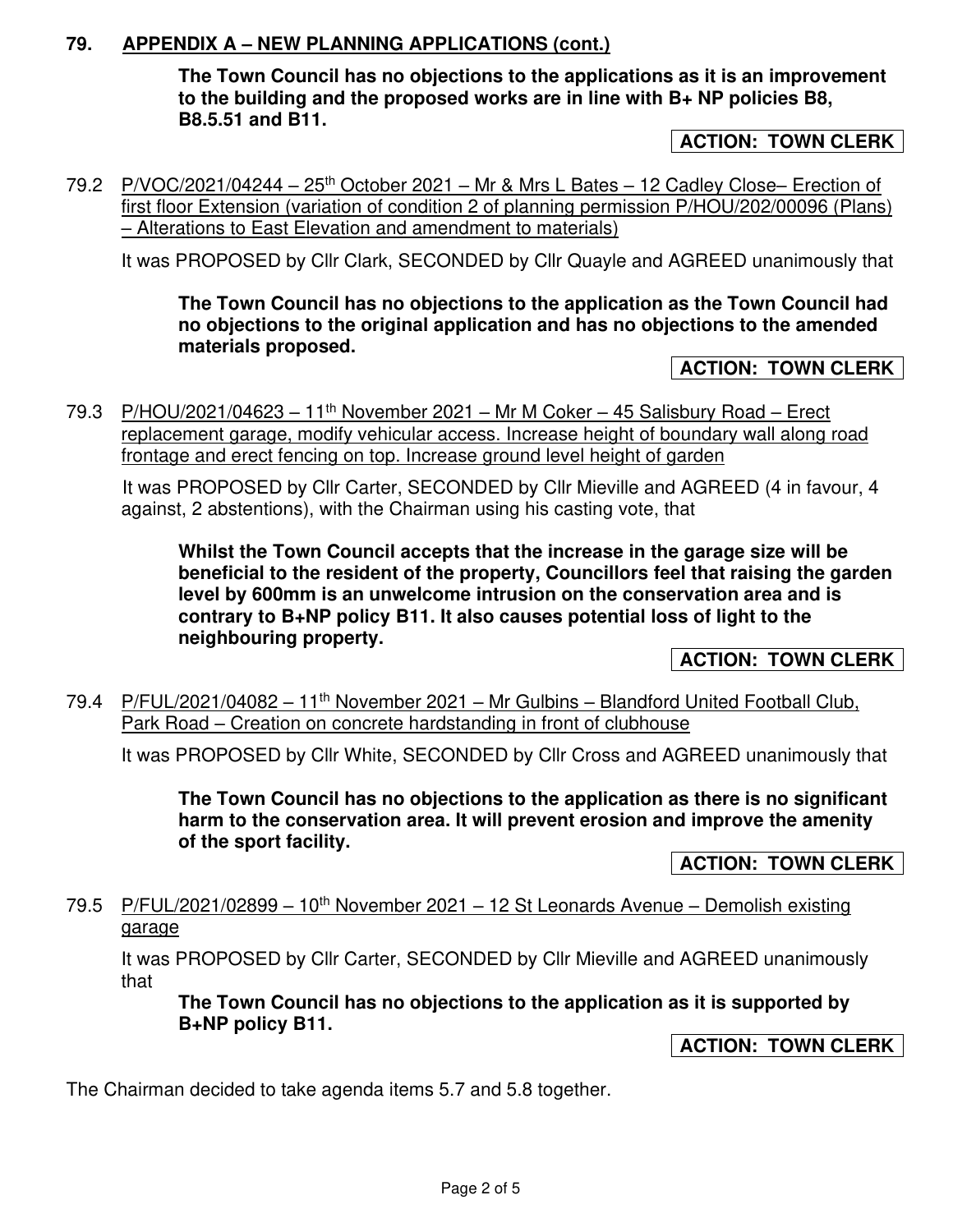# **79. APPENDIX A – NEW PLANNING APPLICATIONS (cont.)**

79.6 P/FUL/2021/02634 and P/LBC/2021/02635 – 11th November 2021 – Steve Thorne – 43-43A East Street – Conversion of building to provide 4 No. residential apartments. Reconfigure retail space (Class E), external alterations including extension over outbuilding at first floor level; new doors, windows, rooflights and internal remodelling. Carry out all internal and external alterations in association to this.

 It was PROPOSED by Cllr Holmes, SECONDED by Cllr Mieville and AGREED (9 in favour, 1 against) that

**The Town Council objects to the application as it is imperative to retain hospitality space of this scale in the town centre for future commercial or sui generis use. BFTC believes that the development of this Class E property, whilst retaining some retail frontage, contravenes B+ Policy B8:**

**B+ Policy B8 'loss of established ground floor retail floorspace or an active frontage as a result of change of use will be resisted.** 

**Policy B8 5,.51 'The policy [recognises] ...that there are some areas within the primary shopping area that do already contain residential dwellings at ground floor level and so will support residential development which does not replace an existing retail or commercial ground floor buildings'.** 

**BFTC also believes that to convert one of the very few large restaurant spaces, so close to the market centre and at a time when businesses are recovering from the effects of the national pandemic, is premature and time should be given for the owner to promote the premises for class E or sui generis uses.** 

# **ACTION: TOWN CLERK**

#### 79.7 P/LBC/2021/01539 – 17<sup>th</sup> November 2021 – Mr William Foster – 11 Market Place – Repairs to felt flat roof

It was PROPOSED by Cllr Clark, SECONDED by Cllr Cross and AGREED unanimously that

**The Town Council has no objections to the application as the roof requires repair and there will be no harm to the conservation area.** 

### **ACTION: TOWN CLERK**

### **80. APPENDIX B – DORSET COUNCIL DECISIONS ON PLANNING APPLICATIONS AND APPLICATIONS AWAITING DECISIONS**

The paper was displayed (see Appendix B).

# **81. TO CONSIDER A TEMPORARY SCHEME OF DELEGATION TO THE TOWN CLERK**

The paper was noted (see Appendix C).

It was PROPOSED by Cllr Mieville, SECONDED by Cllr Carter and AGREED (8 in favour, 1 against, 1 abstention) that

**The Town Council gives itself the possibility, should the circumstances arise, of holding meetings online via Microsoft Teams from January 2022, with the Scheme of Delegation in place. A decision will be made in January, depending on the situation then, by consulting with Councillors.** 

**ACTION: TOWN CLERK**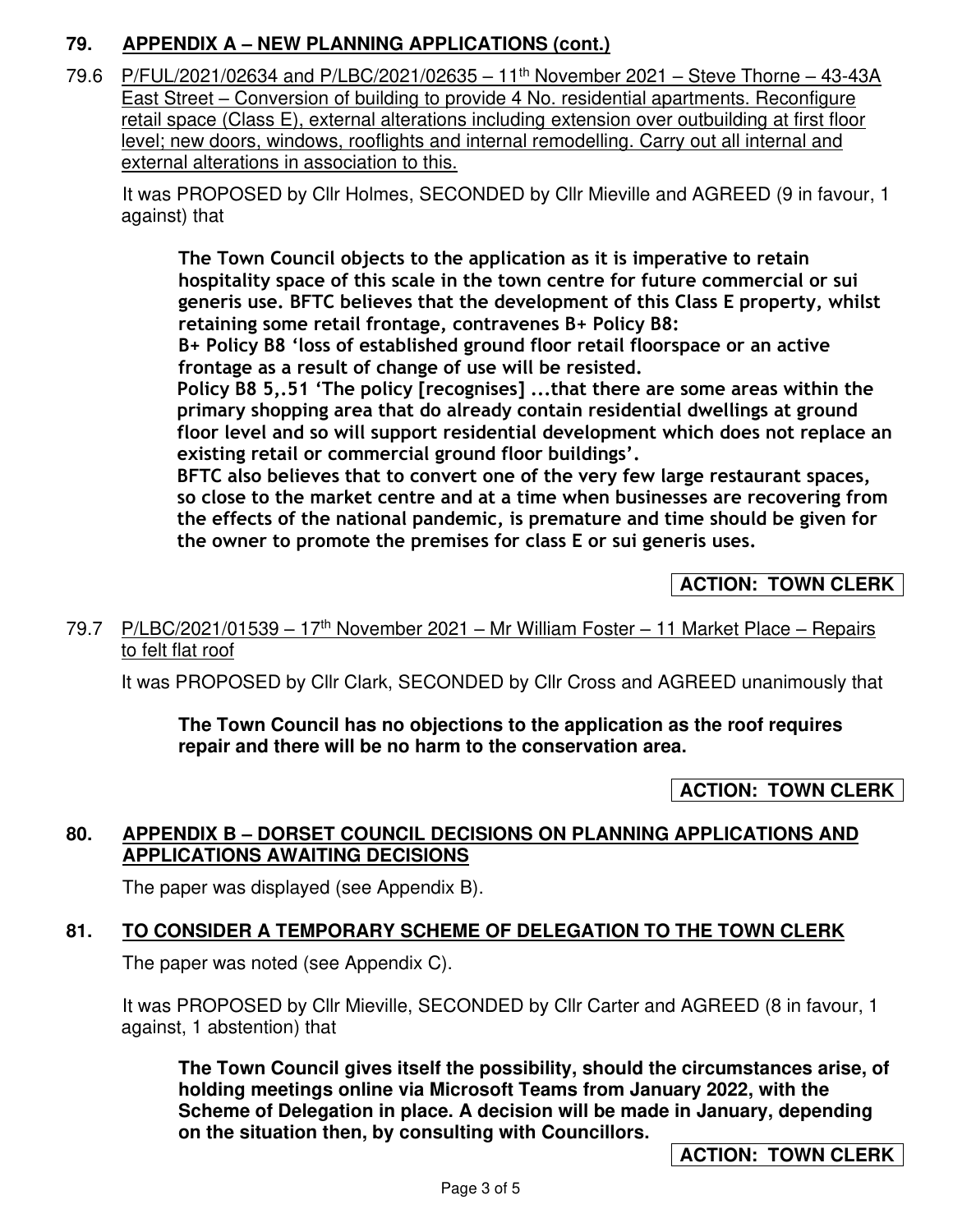It was agreed to move agenda items 9 and 10 before agenda item 8.

# **82. SITE VISITS/DORSET COUNCIL PLANNING MEETINGS**

The Assistant Town Clerk reported that the next Northern Area Planning Committee meeting is taking place on 11<sup>th</sup> January 2022.

# **83. CLERK'S REPORT AND CORRESPONDENCE**

- 83.1 Planning Application P/CLP/2021/04283 Ms Barton 50 Westbury Way Use of dwelling as children's home – The Assistant Town Clerk obtained an extension of time for this application. However, the Dorset Council has granted this application and no comments are required from the Town Council.
- 83.2 Community Governance Review Blandford St Mary, Bryanston and Pimperne Parish Councils have responded to the invitation from the Chairman of Council, Cllr Lee Hitchings, to meet and discuss the Community Governance Review proposals of Blandford Forum Town Council. All three councils have declined a meeting.
- 83.3 Trees A large horse chestnut at Park Road recreation ground suffered substantial damage in Storm Arwen. Fortunately, this tree was due to be removed due to disease and decay and the Operations Manager had submitted an application with Dorset Council to carry out the works. He has since informed Dorset Council of the damage and the remaining required works will be carried out under Regulation 14, which relates to dead and dangerous trees.
- 83.4 Town Hall façade lighting Every year on 3<sup>rd</sup> December buildings around the world are lit in purple to mark International Day of Persons with Disabilities. The International Day for the Elimination of Violence against Women is on  $25<sup>th</sup>$  November each year. The colour for this is also purple, although this year the theme was orange. If councillors have no objections both dates will be added to the list of dates for lighting up the façade from 2022.
- 83.5 The Rifles Re-Structure A letter outlining the new divisional structures of The Rifles battalions has been shared with Town Councillors. All structural changes will be complete by March 2025, driven by current tasks, equipment, real-estate, and workforce requirements. Some elements of change, such as rebasing will take slightly longer but by 2028 all activities should be complete.
- 83.6 Tree Preservation Order The provisional Tree Preservation Order (TPO) at (Larks Leas, Milldown Road, Blandford Forum, DT11 7DE) was confirmed without modification under delegated powers on the 30 November 2021.

Cllr Lindsay left the meeting at 8.28pm.

### **84. TO CONSIDER THE RECOMMENDATIONS FROM THE COMMUNITY GOVERNANCE WORKING GROUP**

It was PROPOSED by Cllr White, SECONDED by Cllr Rosemary and AGREED (6 in favour, 2 against, 1 abstention, 1 non-vote) that

# **The Town Council accepts the proposed changes.**

# **ACTION: TOWN CLERK**

Cllr Lindsay returned to the meeting at 8.30pm.

Cllr S Hitchings reported that he attended the last Blandford St Mary Parish Council meeting.